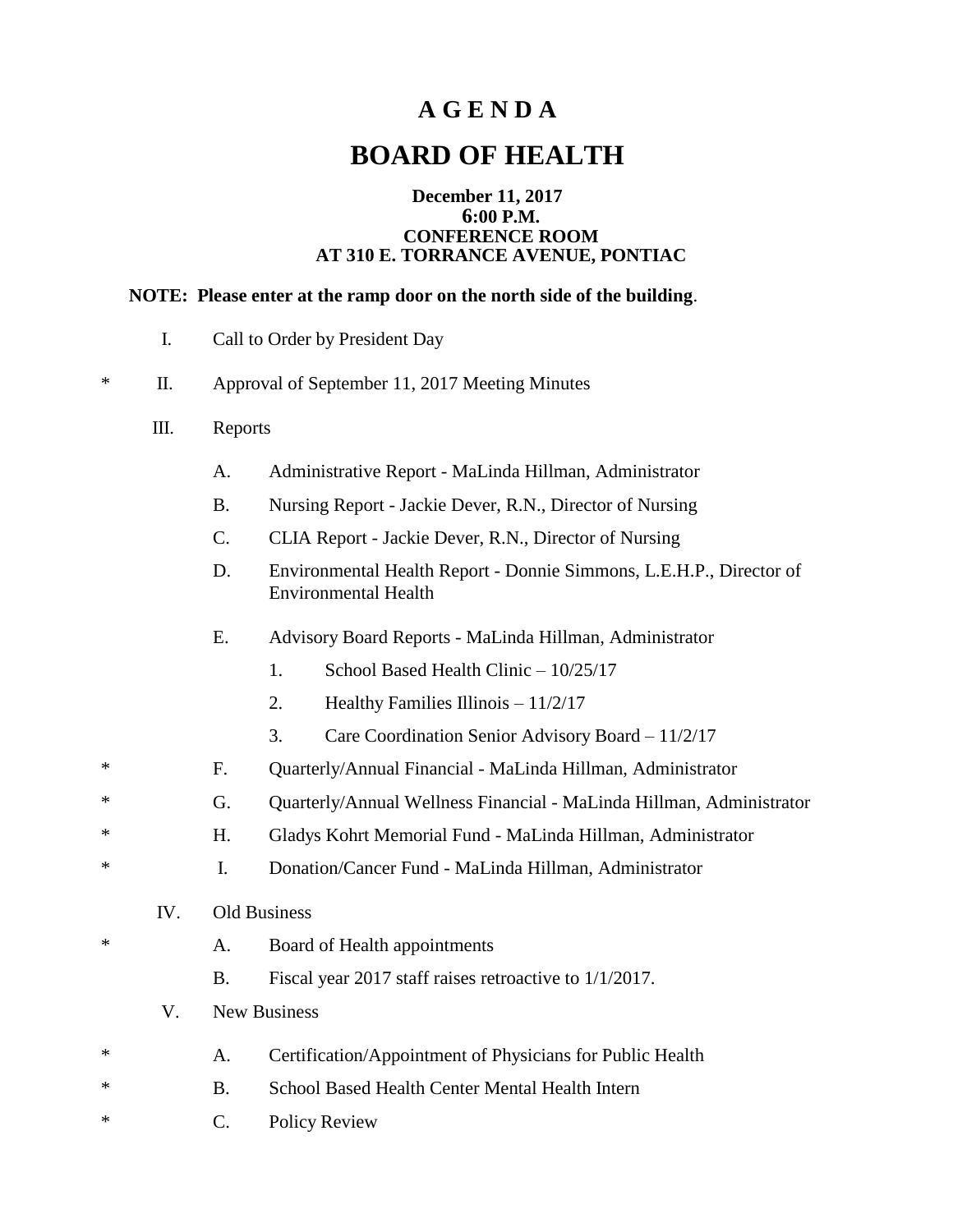|        |      |           | a.                                                                             |                                 | Food Program – Enforcement Policies               |  |  |
|--------|------|-----------|--------------------------------------------------------------------------------|---------------------------------|---------------------------------------------------|--|--|
|        |      |           |                                                                                |                                 |                                                   |  |  |
|        |      |           | $\mathbf b$ .                                                                  | Fluoride Varnish                |                                                   |  |  |
|        |      |           | c.                                                                             |                                 | Freedom of Information Summary                    |  |  |
|        |      |           | d.                                                                             |                                 | Hipaa Privacy & Security Policies - Risk analysis |  |  |
|        |      |           | e.                                                                             | <b>Home Services</b>            |                                                   |  |  |
|        |      |           | f.                                                                             |                                 | Home Nursing                                      |  |  |
|        |      |           | g.                                                                             | $LC - 13$ Program Policies      |                                                   |  |  |
|        |      |           | h.                                                                             | <b>Retention of Records</b>     |                                                   |  |  |
|        |      |           | i.                                                                             | <b>STI Policies</b>             |                                                   |  |  |
| ∗      |      | Ε.        | Allocation for FY18                                                            |                                 |                                                   |  |  |
| ∗      |      | F.        | Fees                                                                           |                                 |                                                   |  |  |
| ∗      |      | G.        |                                                                                |                                 | Staff raises - Mileage Reimbursement (IRS rate)   |  |  |
| ∗      |      | H.        | FY 2018 Board of Health Meeting Dates Quarterly 2 <sup>nd</sup> Monday at 6 PM |                                 |                                                   |  |  |
|        |      |           | March 12, 2018                                                                 |                                 | June 11, 2018                                     |  |  |
|        |      |           | September 10, 2018                                                             |                                 | December 10, 2018                                 |  |  |
| ∗      | VI.  | Other     |                                                                                |                                 |                                                   |  |  |
|        |      | A.        | <b>Program Statistics</b>                                                      |                                 |                                                   |  |  |
|        |      | <b>B.</b> |                                                                                | <b>Employee Activity Report</b> |                                                   |  |  |
| $\ast$ | VII. |           | Adjourn until March 13, 2018                                                   |                                 |                                                   |  |  |

### *POSTED December 1, 2017*